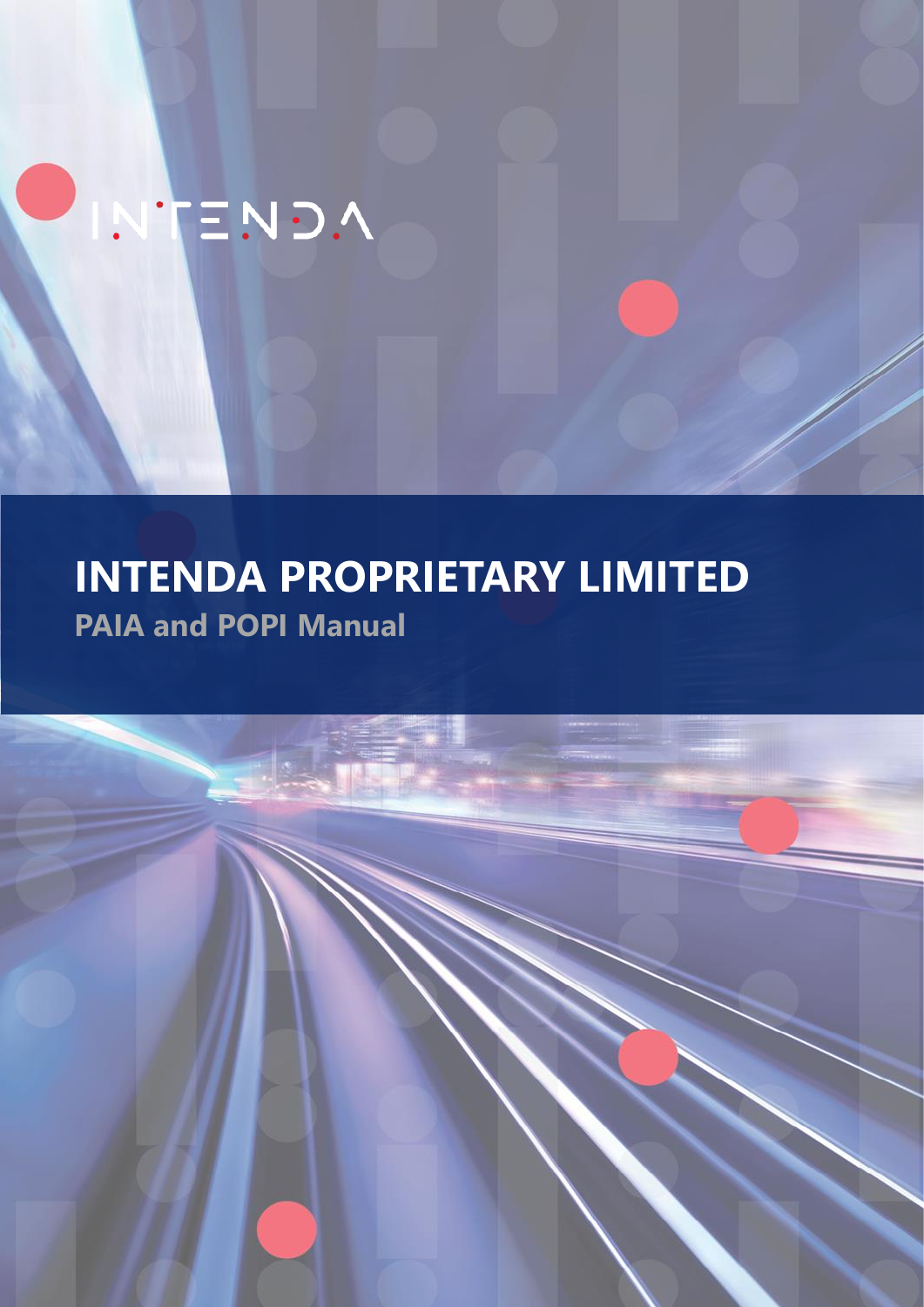

### **TABLE OF CONTENTS**

| 3.             |  |
|----------------|--|
| 4 <sub>1</sub> |  |
| 5.             |  |
| 6.             |  |
|                |  |
| 8.             |  |
| 9.             |  |
|                |  |
|                |  |

### **ANNEXURES:**

|--|

THIS MANUAL WAS PREPARED IN ACCORDANCE WITH SECTION 51 OF THE PROMOTION OF ACCESS TO INFORMATION ACT 2 OF 2000 AND TO ADDRESS AND INCORPORATE REQUIREMENTS OF THE PROTECTION OF PERSONAL INFORMATION ACT 4 OF 2013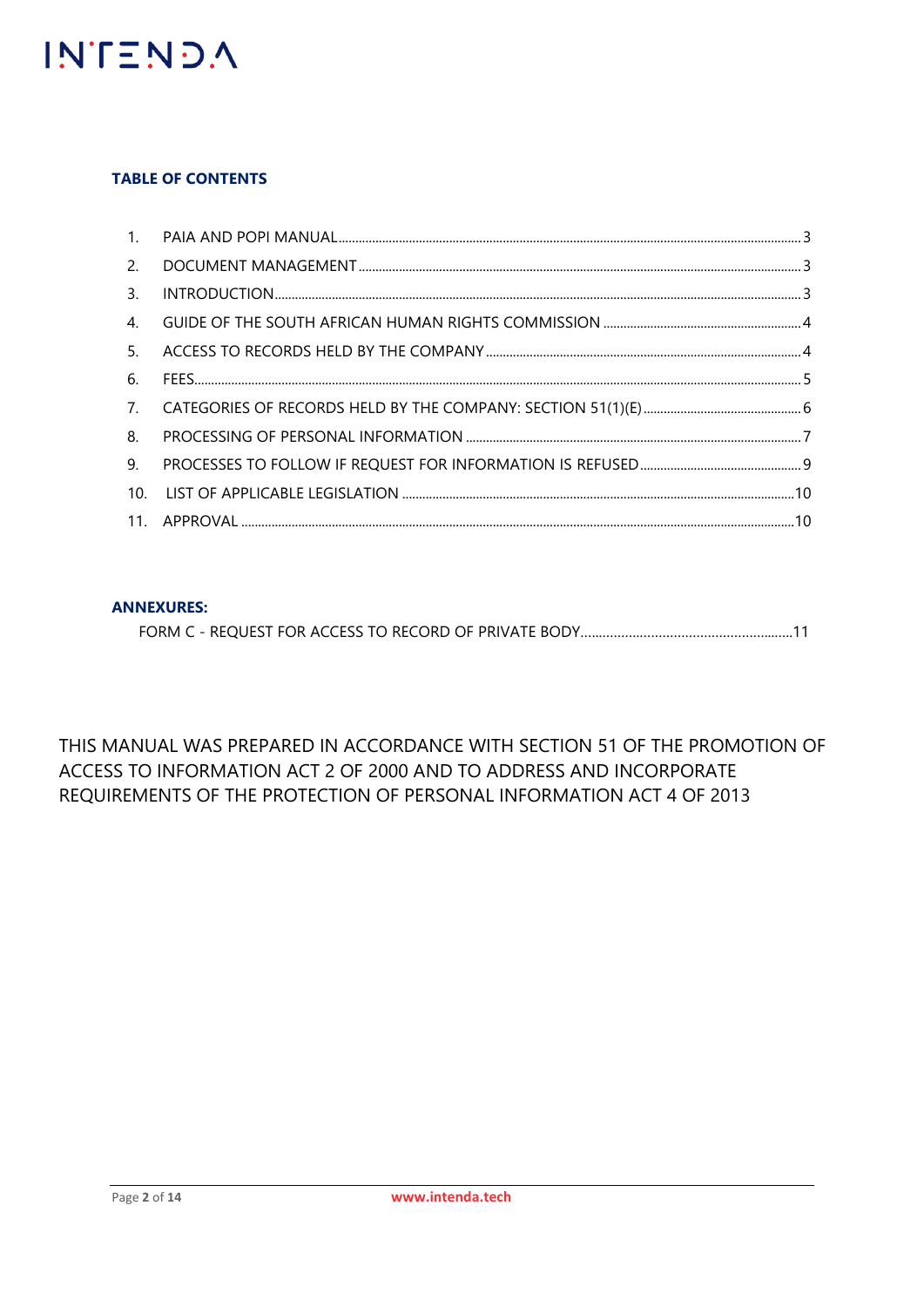# <span id="page-2-0"></span>**1. PAIA AND POPI MANUAL**

This manual applies to **Intenda Proprietary Limited** Registration number: 2000/022492/07 (the "**Company**") Registered office address: Physical Address: Block C, Trent Bridge Office Park, 183 Leonie Street, Doringkloof, Centurion, 0157

# <span id="page-2-1"></span>**2. DOCUMENT MANAGEMENT**

| <b>VERSION</b> | <b>DATE</b> | <b>CHANGES</b>                                                        | <b>BY</b>          |
|----------------|-------------|-----------------------------------------------------------------------|--------------------|
| Version 1.0    | 17/09/2020  | New document incorporating the<br>requirements as per PAIA and POPIA. | Izak van der Merwe |
|                |             |                                                                       |                    |
|                |             |                                                                       |                    |
|                |             |                                                                       |                    |
|                |             |                                                                       |                    |
|                |             |                                                                       |                    |
|                |             |                                                                       |                    |

# <span id="page-2-2"></span>**3. INTRODUCTION**

The promotion of Access to Information Act, 2000 (the "Act") gives third parties the right to approach private bodies and the government to request information held by them, which is required in the exercise and/or protection of any rights. On request, the private body or government is obliged to release such information unless the Act expressly states that the records containing such information may or must not be released. This manual informs requestors of procedural and other requirements which a request must meet as prescribed by the Act.

### **3.1 Nature of Business:**

The Company is a software and technology service provider.

### **3.2 Contact Details**

- **D** Name of body: Intenda Proprietary Limited
- **D** Head of body: Dean Peerless Chief Executive Officer
- **D** Information Officer: Izak van der Merwe
- **D** Physical Address: Block C Trent Bridge Office Park 183 Leonie Street Doringkloof Centurion 0157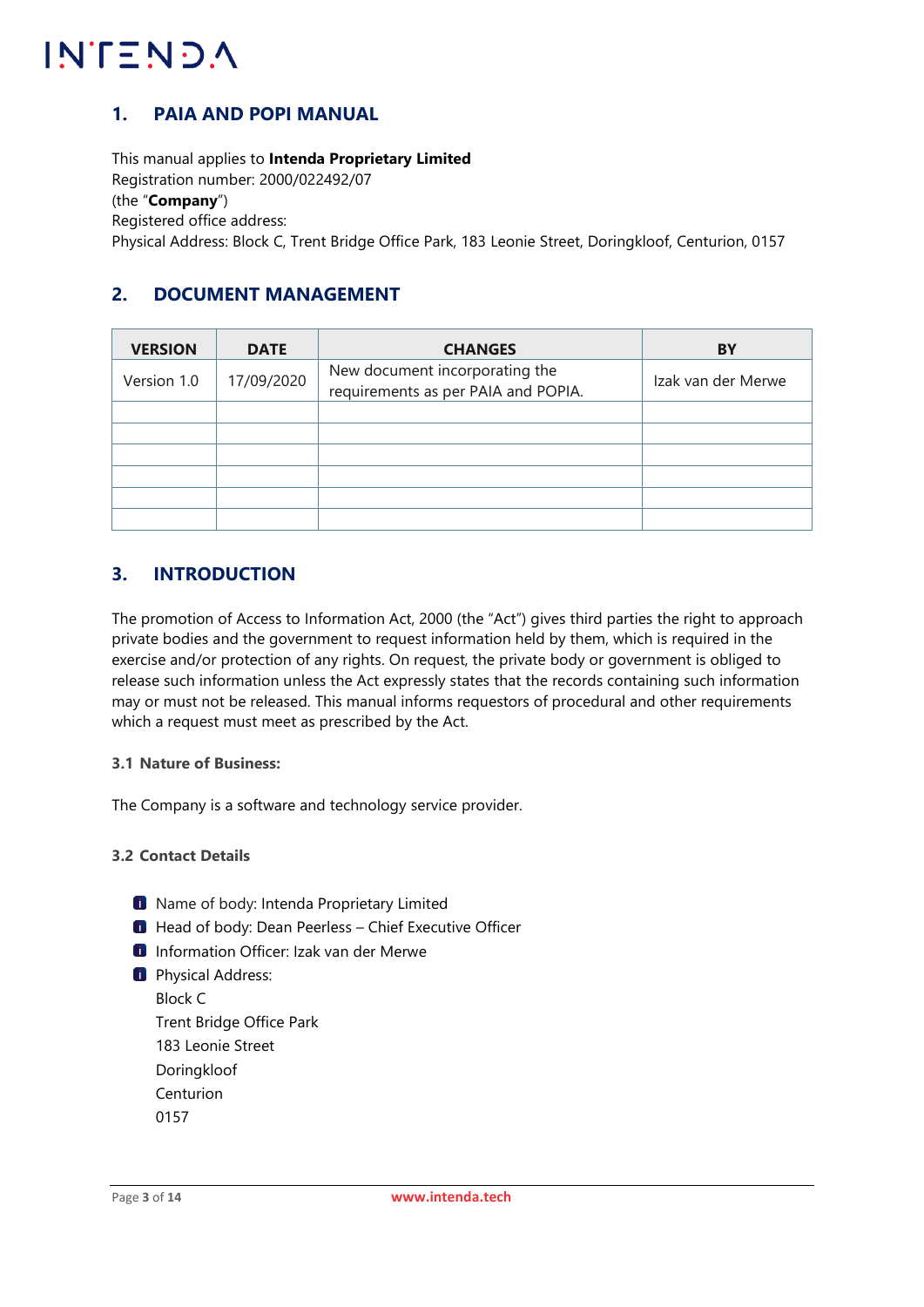**D** Postal Address: PO Box 11669 Centurion 0046

**T** Telephone Number: +27 12 663 8815

**D** Email address: [info@intenda.tech](mailto:info@intenda.tech)

# <span id="page-3-0"></span>**4. GUIDE OF THE SOUTH AFRICAN HUMAN RIGHTS COMMISSION**

A guide to the Act (as contemplated under section 10 of the Act) is available from the South African Human Rights Commission. The guide contains such information as may reasonably be required by a person who wishes to exercise any right contemplated in the Act.

Any enquiries regarding this guide and its contents should be directed to: The South African Human Rights Commission: PAIA Unit (the Research and Documentation Department) Postal address: Private Bag 2700, Houghton, 2041 Telephone: +27 11 4848300 Fax: +27 11 4847146 Website: [www.sahrc.org.za](http://www.sahrc.org.za/) Email: [PAIA@sahrc.org.za](mailto:PAIA@sahrc.org.za)

# <span id="page-3-1"></span>**5. ACCESS TO RECORDS HELD BY THE COMPANY**

Records held by the Company may be accessed on request only once the requirements for access have been met. A requester is any person making a request for access to a record of the Company. In this regard, the Act distinguishes between two types of requesters as described below.

### **5.1 Requestor Types**

### **5.1.1 Personal Requester**

A personal requester is a requester who is seeking access to a record containing personal information about the requester. Subject to the provisions of the Act and applicable law, the Company will provide the requested information, or give access to any record with regards to the requester's personal information. The prescribed fee for reproduction of the information requested will be charged by the Company.

### **5.1.2 Other Requester**

This requester (other than a personal requester) is entitled to request access to information pertaining to third parties. However, the Company is not obliged to grant access prior to the requester fulfilling the requirements for access in terms of the Act. The prescribed fee for reproduction of the information requested will be charged by the Company.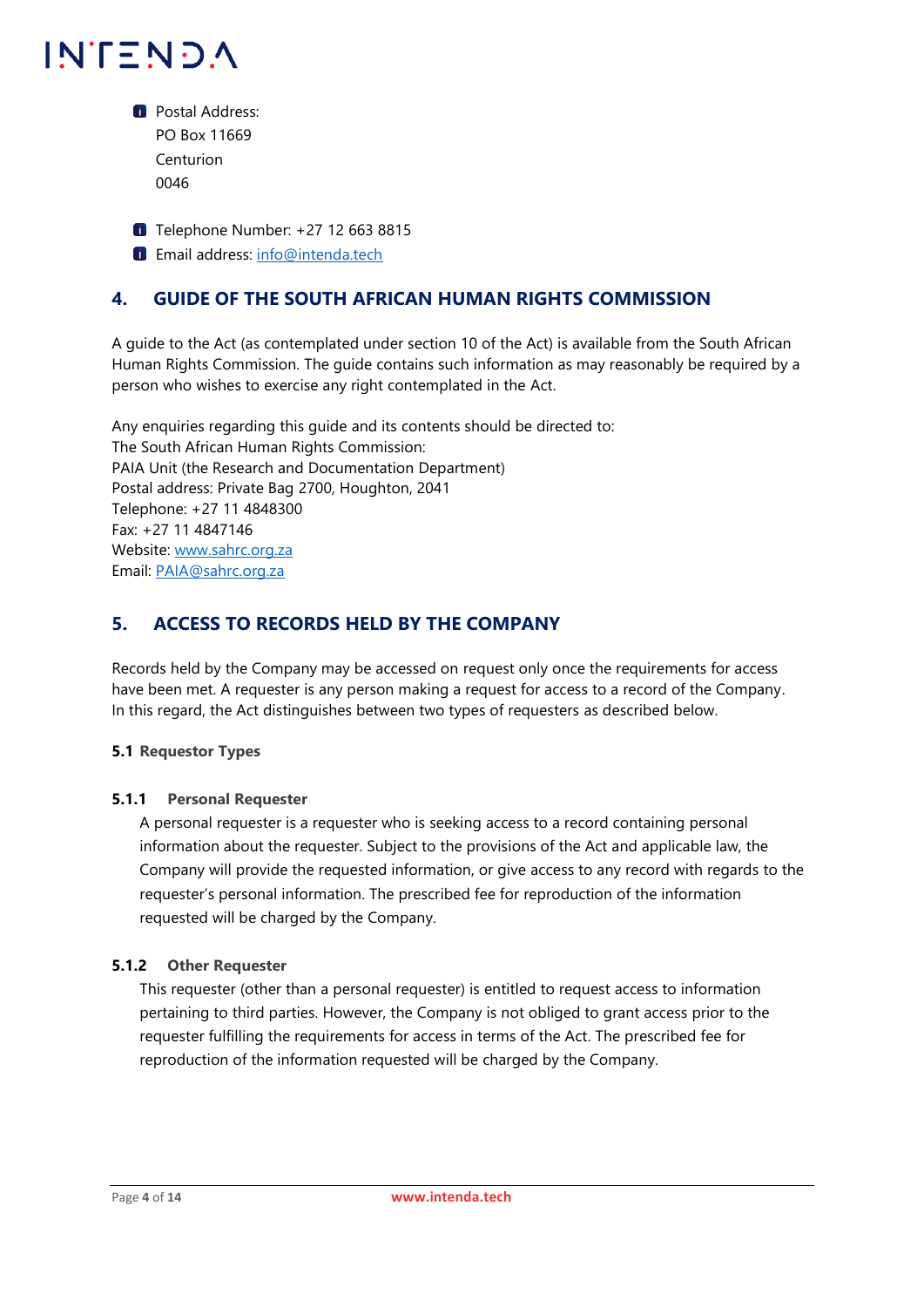#### **5.2 Request Procedure**

A requester must comply with all the procedural requirements contained in the Act relating to a request for access to a record. A requester must complete the prescribed form enclosed herewith in Form C (also available for download from the SAHRC webpage as stated in section 5) and submit same as well as payment of a request fee of R50, to the information officer at the postal or physical address, email address stated herein. The prescribed form must be filled in with enough particularity to at least enable the information officer to identify:

- The identity of the requester
- The record or records requested
- What form of access is required and
- The contact details of the requester.

A requester must state that he or she requires the information in order to exercise or protect a right, and clearly state what the nature of the right is so to be exercised or protected. The requester must also provide an explanation of why the requested record is required for the exercise or protection of that right.

The Company will process a request within 30 days, unless the requestor has stated special reasons which would satisfy the information officer that circumstances dictate that this time period cannot be complied with.

The requester shall be informed in writing whether access has been granted or denied. If, in addition, the requester requires the reasons for the decision in any other manner, he or she must state the manner and the particulars so required. If a request is made on behalf of another person, the requester must then submit proof of the capacity in which the requester is making the request to the satisfaction of the information officer.

If an individual is unable to complete the prescribed form because of illiteracy or disability, such a person may make the request orally to the information officer.

### **5.3 Decision**

The 30 day period within which the Company has to decide whether to grant or refuse a request, may be extended for a further period of not more than 30 days if the request is for a large quantity of information, or the information cannot reasonably be obtained within the original 30 day period. The information officer will notify the requester in writing should an extension be necessary and the reason for the extension.

# <span id="page-4-0"></span>**6. FEES**

The Act provides for two types of fees:

A request fee, (which will be a standard fee) and an access fee, which must be calculated by taking into account reproduction costs, search and preparation time and cost, as well as postal costs where applicable. When a request is received by the information officer of the Company, the information officer shall by notice require the requester, other than a personal requester, to pay the prescribed request fee (if any), before further processing of the request. If a search for the record is necessary and the preparation of the record for disclosure, including arrangement to make it available in the requested form, requires more than the hours prescribed in the regulations for this purpose, the information officer shall notify the requester to pay a deposit as part of the access fee which would be payable if the request is granted. This amount will be based on the perceived effort by the Company to locate and present the requested records.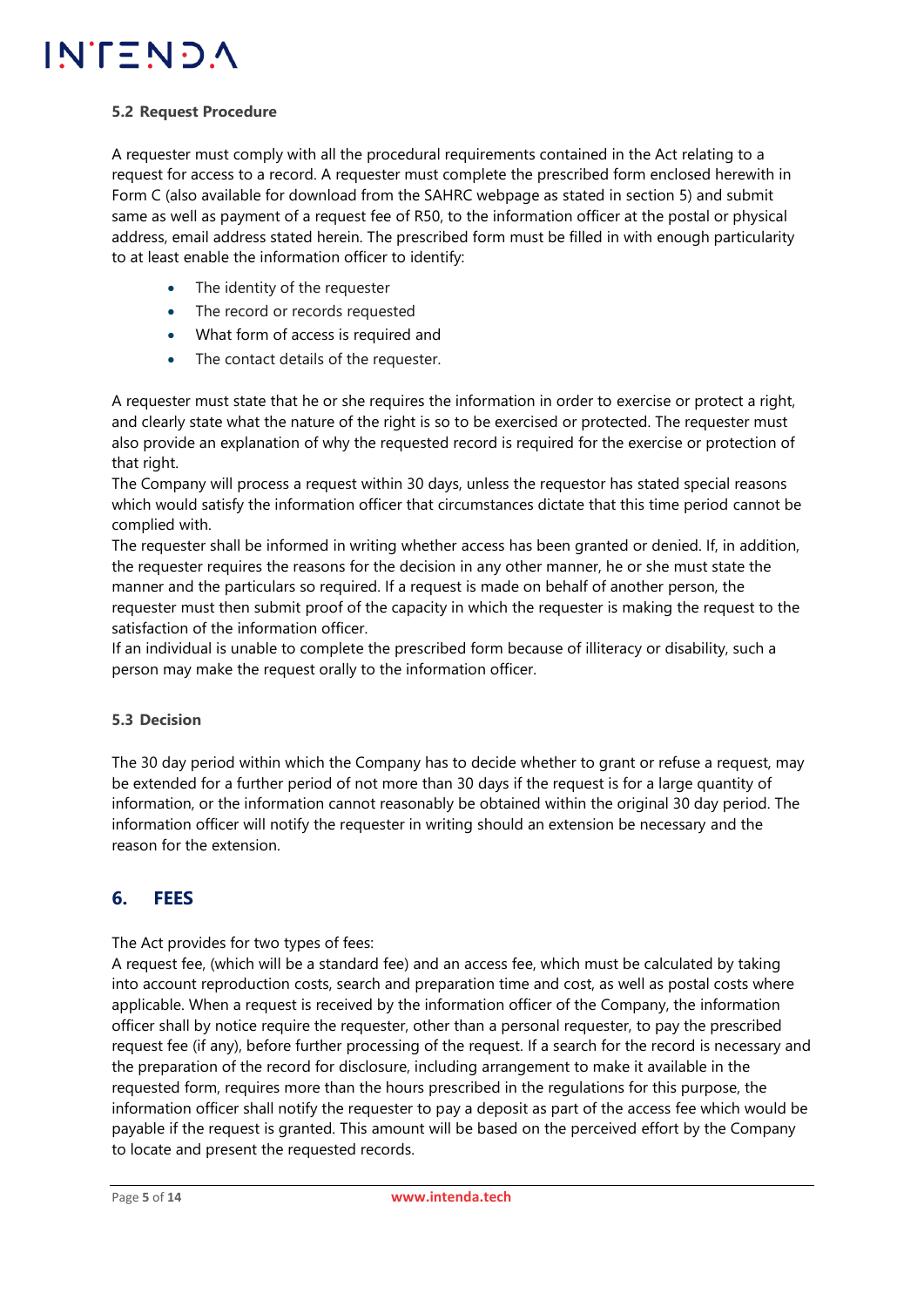The information officer may withhold a record/s until the requester has paid the fee or fees as indicated. A requester whose request for access to a record has been granted, must pay an access fee for reproduction and for search and preparation, and for any time reasonably required in excess of the prescribed hours to search for and prepare the record for disclosure including making arrangements to make it available in the request form. If a deposit has been paid in respect of a request for access, which is refused, then the information officer shall repay the deposit to the requester.

# <span id="page-5-0"></span>**7. CATEGORIES OF RECORDS HELD BY THE COMPANY: SECTION 51(1)(E)**

- **Companies Act Records** 
	- Documents of incorporation
	- Memorandum of Incorporation
	- Minutes of Board of Directors meetings
	- Records relating to the appointment of directors / auditor / secretary / public officer and other officers
	- Share Register and other statutory registers
- **Financial Records** 
	- Annual Financial Statements
	- Tax Returns
	- Accounting Records
	- Banking Records
	- Bank Statements
	- Electronic banking records
	- Asset Register
	- Rental Agreements
	- **Invoices**
- **Tax Records** 
	- PAYE Records
	- Documents issued to employees for income tax purposes
	- Records of payments made to SARS on behalf of employees
	- All other statutory compliances:
- **U** VAT Information
- **UIF Details and Information**
- **D** Employee Documents and Records
	- Employment contracts
		- o Including all addendums and specific policies related to employment of the employee
	- Disciplinary records
	- Salary records
	- Leave records
	- Training records
	- CVs
	- Address and other contact details
	- Information about family members/dependants/next of kin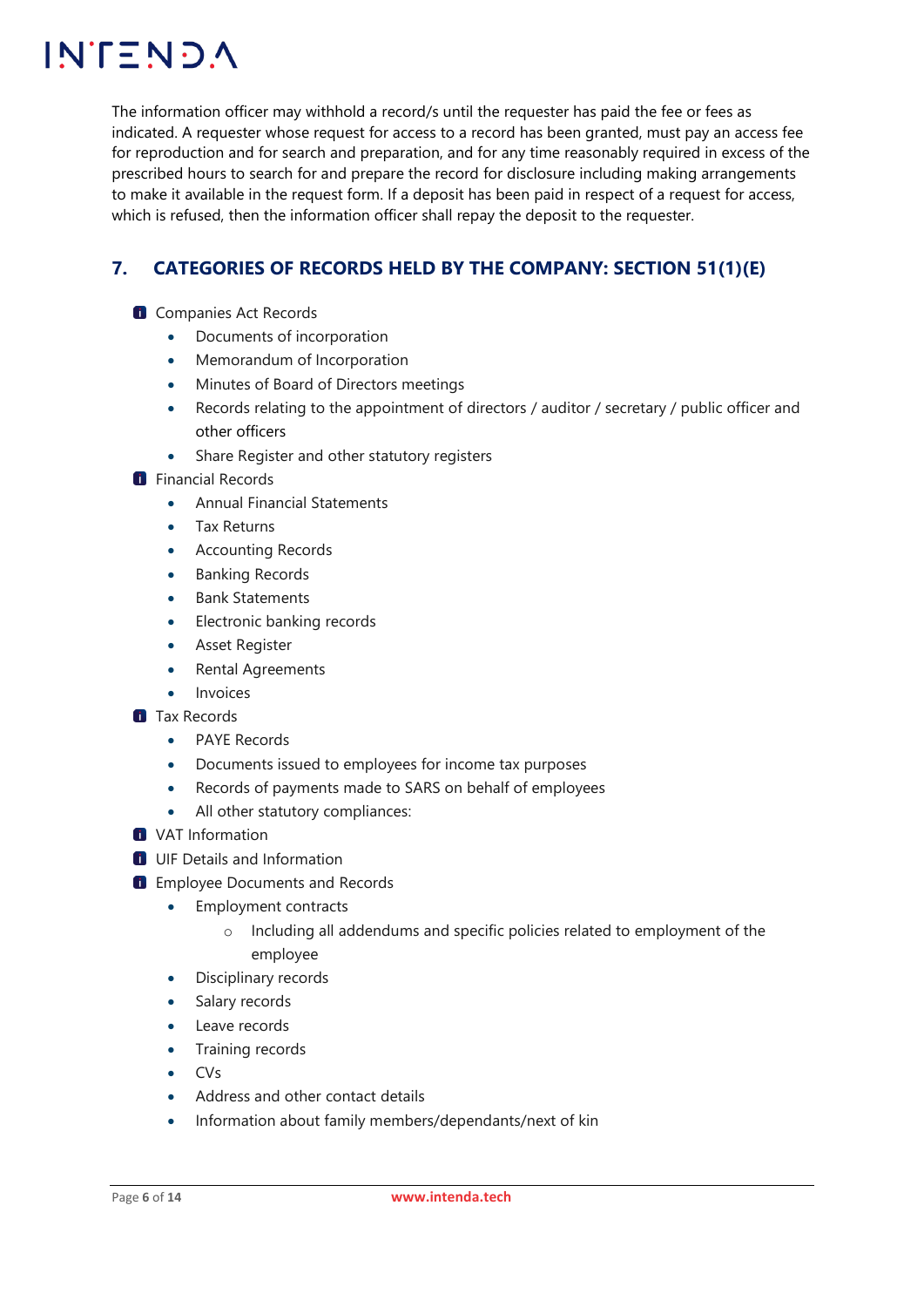# <span id="page-6-0"></span>**8. PROCESSING OF PERSONAL INFORMATION**

#### **8.1 Purpose of Processing**

The Company uses the Personal Information under its care in the following ways:

- Rendering services according to instructions given by clients or contractually agreed to
- Rendering support services as required by clients
- Employee administration
- Keeping of accounts and records
- Complying with tax laws
- Complying with any other applicable laws
- Statistical analysis for marketing purposes

In addition to the above the Company may supply the Personal Information to service providers who render the following services:

- Capturing and organising of data
- Storing of data
- Sending of emails and other correspondence to clients
	- o Related to the service and/or products initially contracted to provide
- Conducting due diligence checks

### **8.2 Categories of Data Subjects and their Personal Information which may be processed**

#### **8.2.1 Clients: Natural Persons**

- Names
- Contact details
- Physical and postal addresses
- Date of birth
- Id number
- Tax related information
- **Nationality**
- Gender
- Criminal behaviour
- Correspondence between the Company and said natural person

#### **8.2.2 Clients – Juristic Persons / Entities**

- Names
- Names of contact person Entity
- Name of legal entity
- Physical and postal address
- Contact details
- Financial information
- Registration number
- Founding documents
- Tax related information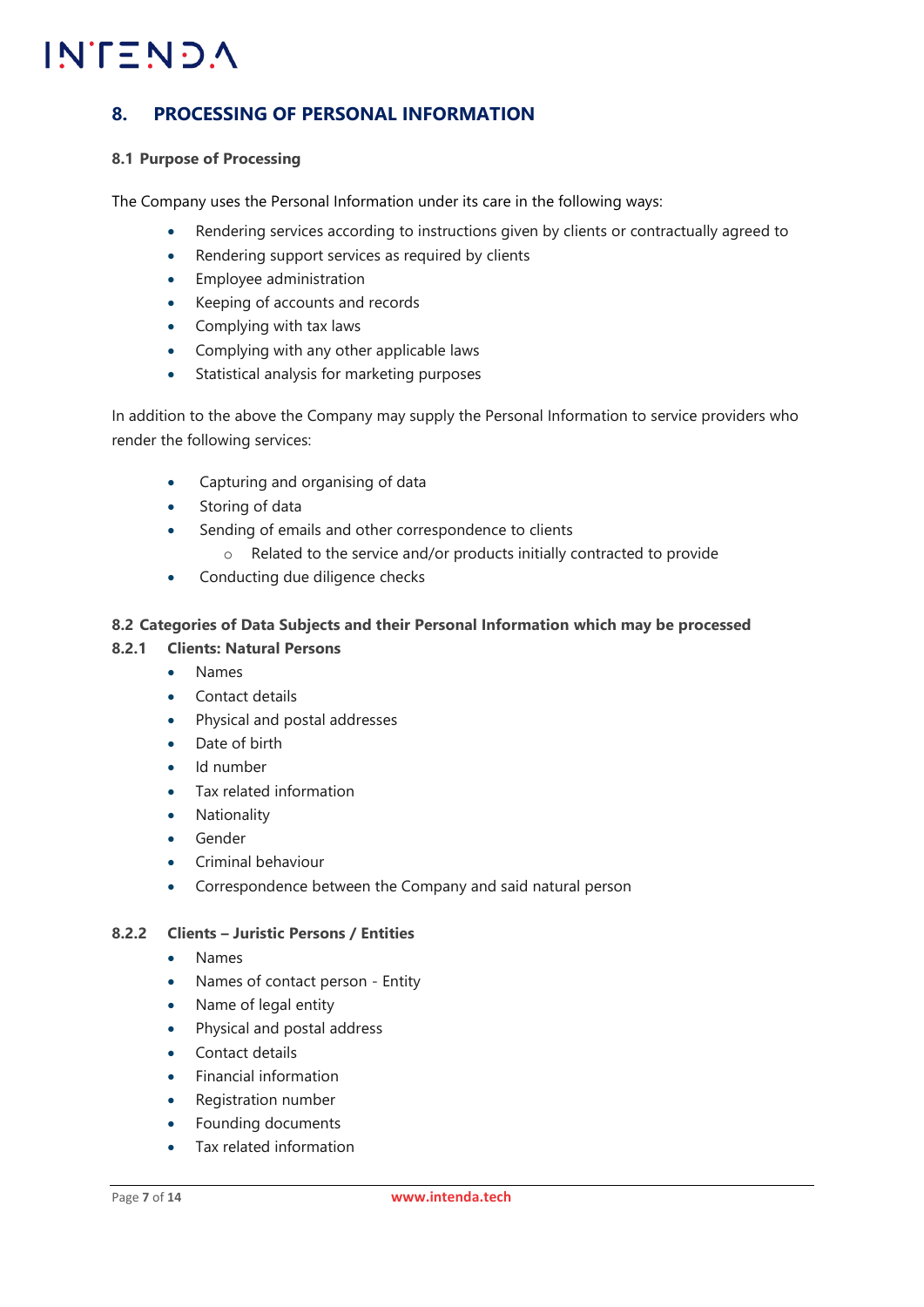- Authorised signatories
- **Beneficiaries**
- Ultimate beneficial owners
- Correspondence between the Company and said juristic persons/entities
- Any additional information required to provide the contracted services or use of products

### **8.2.3 Clients: Foreign Persons / Entities**

- Names
- Contact details
- Physical and postal addresses
- Date of birth
- Passport number
- Tax related information
- Nationality
- **Gender**
- Correspondence between the Company and said juristic persons/entities
- Intermediary/advisor
- Names of contact persons Entity
- Name of legal entity
- Physical and postal address
- Contact details
- Financial information
- Registration number
- Founding documents
- Tax related information
- Authorised signatories
- Beneficiaries
- Ultimate beneficial owners

### **8.2.4 Third-party Service Providers**

- Names of contact persons
- Name of legal entity
- Physical and postal address and contact details
- Financial information
- Registration number
- Founding documents
- Tax related information
- BBBEE information
- Authorised signatories
- **Beneficiaries**
- Ultimate beneficial owners
- Information about services and products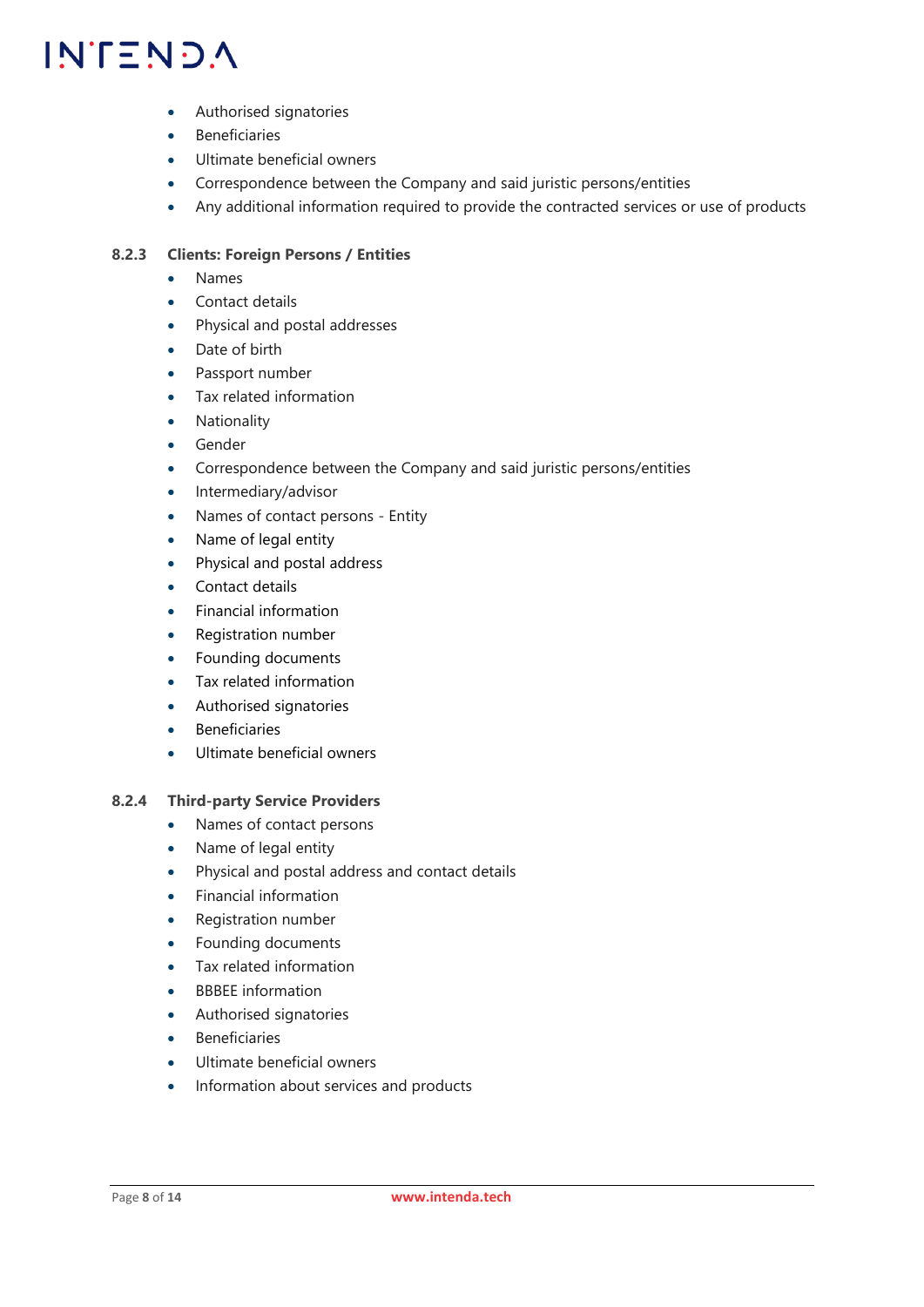### **8.2.5 Employees / Directors**

- Gender
- Marital Status
- Race
- Age
- **Language**
- Education information
- Financial Information
- Employment History
- ID number
- Physical and Postal address
- Contact details
- **Opinions**
- Criminal behaviour
- Wellbeing

### **8.3 Actual or Planned Transborder Flows of Personal Information**

Due to the Company's international representation and presence data may be required to be moved across borders and will be subject to the applicable laws of said countries.

This may be due to hosting agreements or in relation to the provision of contracted services. Whenever this is a requirement the client will be duly notified and the Company will seek written approval from the client upon the provision of the requirements and details of such transborder flows.

#### General Description of Information Security Measures

The Company employs up to date technology to ensure the confidentiality, integrity and availability of the Personal Information under its care. Measures include:

- **Firewalls**
- Virus protection software and update protocols
- Logical and physical access control
- Secure setup of hardware and software making up the IT infrastructure
- Outsourced Service Providers who process Personal Information on behalf of the Company are contracted to implement security controls.

# <span id="page-8-0"></span>**9. PROCESSES TO FOLLOW IF REQUEST FOR INFORMATION IS REFUSED**

The following processes are allowed for by the act but internal processes are not required.

#### **9.1 Internal Processes**

The Company does not have internal appeal procedures. As such, the decision made by the information officer pertaining to a request is final, and requestors will have to exercise such external remedies at their disposal if a request is refused, and the requestor is not satisfied with the response provided by the information officer.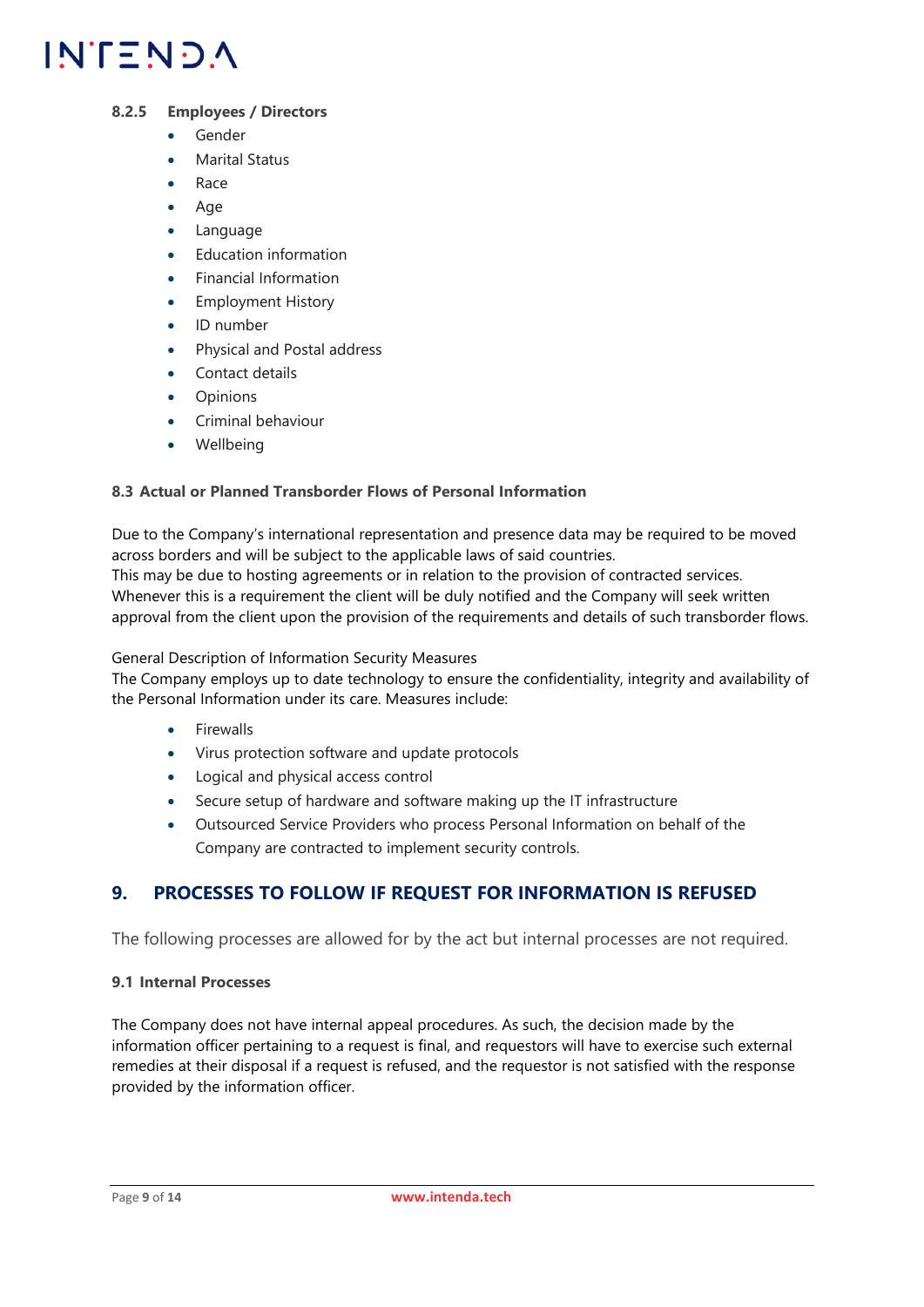#### **9.2 External Processes**

A requestor that is dissatisfied with the information officer's refusal to disclose information, may within 30 days of notification of the decision, apply to a court for relief. Likewise, a third party dissatisfied with the information officer's decision to grant a request for information, may within 30 days of notification of the decision, apply to a court for relief.

For purposes of the Act, courts that have jurisdiction over these applications are the Constitutional Court, the High Court or another court of similar status.

# <span id="page-9-0"></span>**10. LIST OF APPLICABLE LEGISLATION**

Records of the Company's and other legal entities in which the Company has a direct controlling interest or an indirect controlling interest through its subsidiaries, may be kept by or on behalf of the Company in accordance with the following legislation (some of which legislation may not be applicable to the Company), as well as with other legislation that may apply to the Company and/or its subsidiaries from time to time:

- Basic Conditions of Employment Act 57 of 1997
- Broad-based Black Economic Empowerment Act 53 of 2003
- Companies Act 71 of 2008
- Compensation for Occupational Injuries and Diseases Act 130 of 1993
- Copyright Act 98 of 1978
- Electronic Communications and Transactions Act 25 of 2002
- Employment Equity Act 55 of 1998
- Labour Relations Act 66 of 1995
- Occupational Health and Safety Act 85 of 1993
- Regulation of Interception of Communications and Provision of Communication Related Information Act 70 of 2002
- Promotion of Access to Information Act 2 of 2000
- Protection of Personal Information Act 4 of 2013
- Unemployment Insurance Act 30 of 1966
- Unemployment Insurance Contributions Act 4 of 2002
- Value Added Tax Act 89 of 1991

### <span id="page-9-1"></span>**11. APPROVAL**

SIGNED ON BEHALF OF THE COMPANY ON THIS \_\_\_\_\_ DAY OF \_\_\_\_\_\_\_\_\_\_\_ 2020.

**Dean Peerless** Chief Executive Officer

\_\_\_\_\_\_\_\_\_\_\_\_\_\_\_\_\_\_\_\_\_\_\_\_\_\_\_\_\_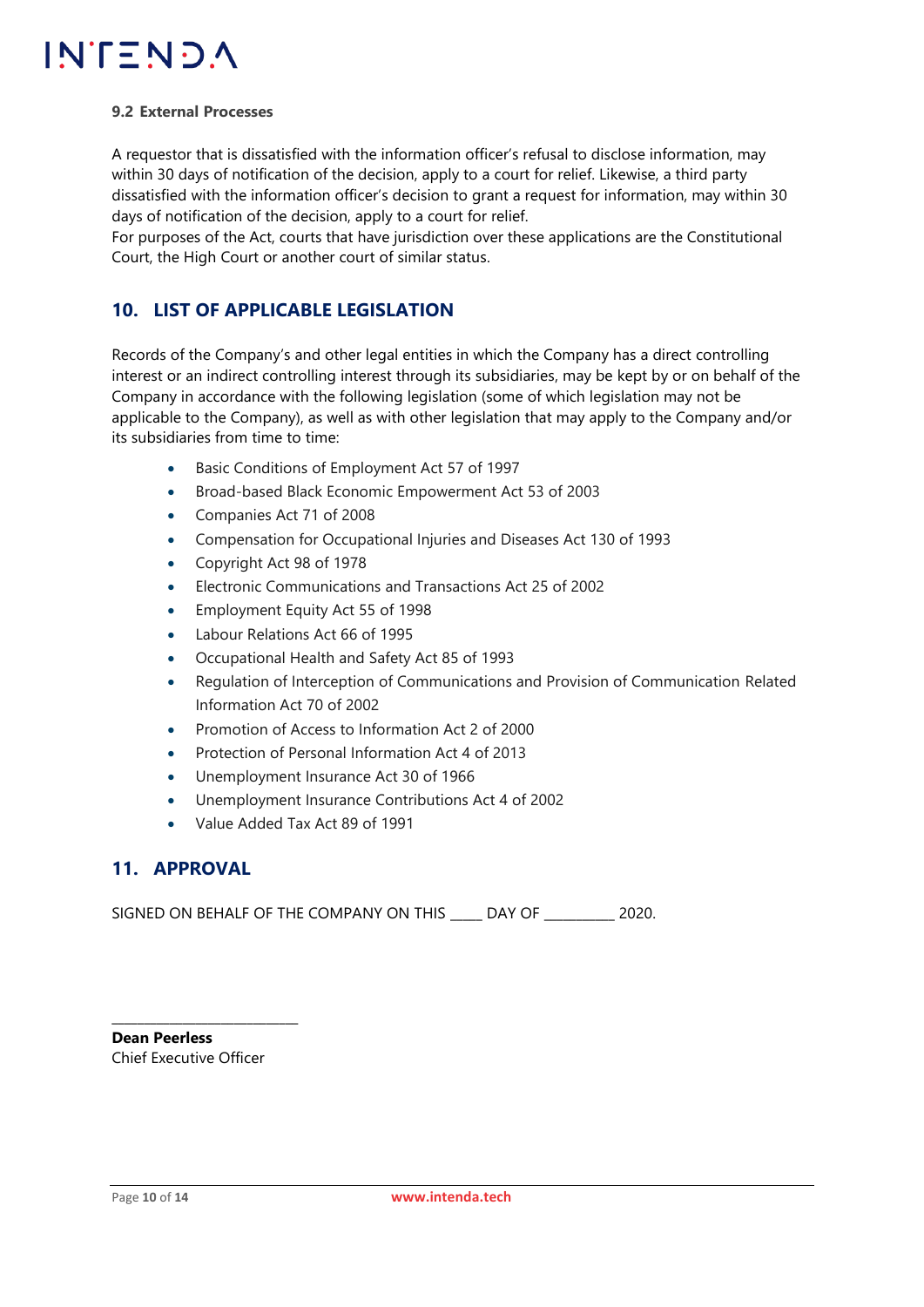



#### **REPUBLIC OF SOUTH AFRICA**

#### **FORM C**

#### **REQUEST FOR ACCESS TO RECORD OF PRIVATE BODY**

#### **(Section 53(1) of the Promotion of Access to Information Act, 2000 (Act No. 2 of 2000)) [Regulation 10]**

#### **A. Particulars of private body**

#### **B. Particulars of person requesting access to the record**

(a) The particulars of the person who requests access to the record must be given below.

(b) The address and/or fax number in the Republic to which the information is to be sent must begiven.

(c) Proof of the capacity in which the request is made, if applicable, must be attached.

| Full names and surname: |  |  |  |  |  |  |  |  |  |  |  |
|-------------------------|--|--|--|--|--|--|--|--|--|--|--|
| Identity number:        |  |  |  |  |  |  |  |  |  |  |  |
| Postal address:         |  |  |  |  |  |  |  |  |  |  |  |
| Telephone number:       |  |  |  |  |  |  |  |  |  |  |  |
| E-mail address:         |  |  |  |  |  |  |  |  |  |  |  |

Capacity in which request is made, when made on behalf of another person:

#### **C. Particulars of person on whose behalf request is made**

| This section must be completed ONLY if a request for information is made on behalf of another person. |                  |  |  |  |  |  |
|-------------------------------------------------------------------------------------------------------|------------------|--|--|--|--|--|
| Full names and surname:                                                                               |                  |  |  |  |  |  |
| Identity number:                                                                                      |                  |  |  |  |  |  |
| Page 11 of 14                                                                                         | www.intenda.tech |  |  |  |  |  |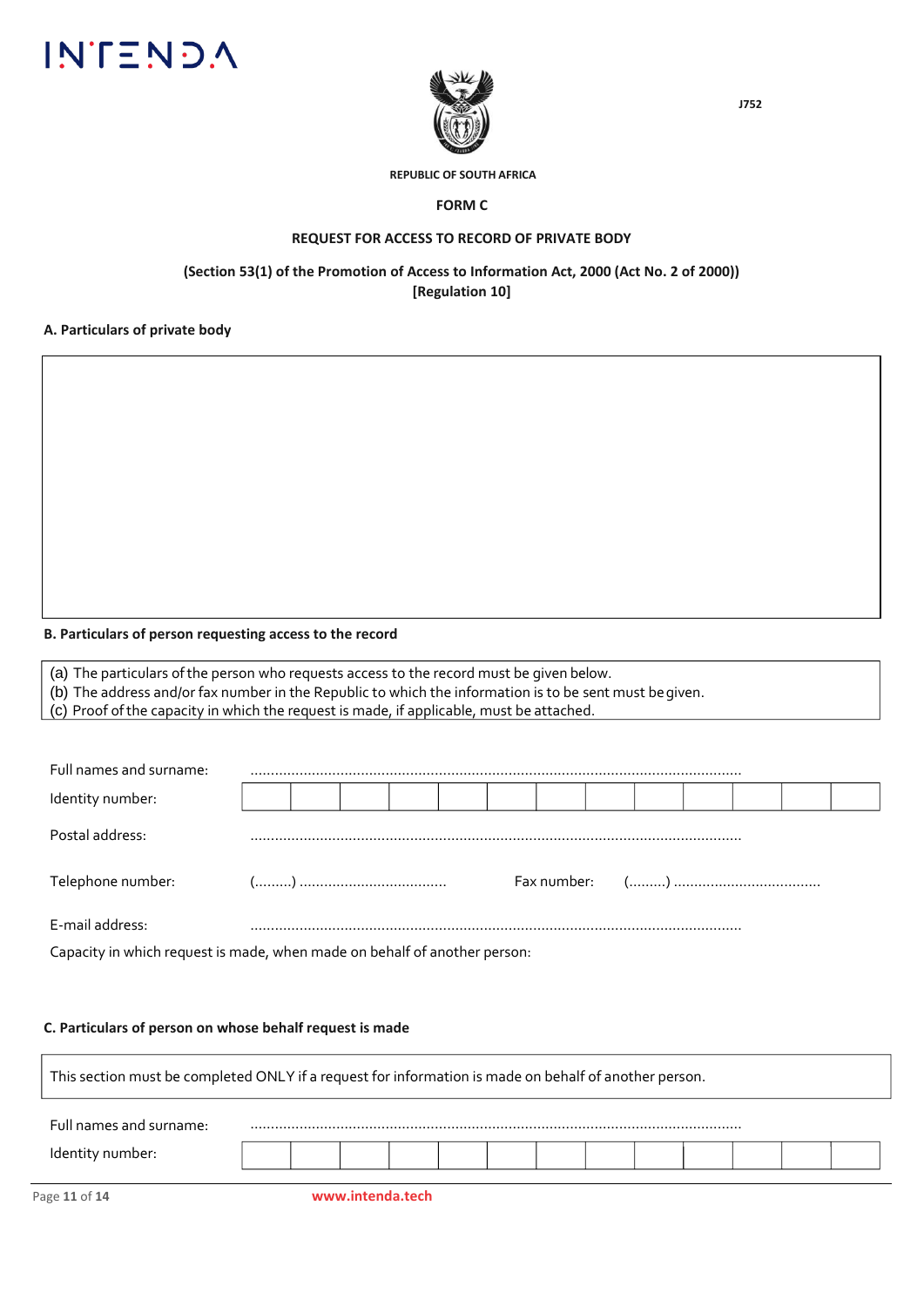#### **D. Particulars of record**

| (a) | Provide full particulars of the record to which access is requested, including the reference number if that is known to you, to<br>enable the record to be located. |
|-----|---------------------------------------------------------------------------------------------------------------------------------------------------------------------|
| (b) | If the provided space is inadequate, please continue on a separate folio and attach it to this form. The requester must sign all<br>the additional folios.          |
|     | 1. Description of record or relevant part of the record:                                                                                                            |
|     |                                                                                                                                                                     |
|     |                                                                                                                                                                     |
|     |                                                                                                                                                                     |
|     |                                                                                                                                                                     |
|     | 2. Reference number, if available:                                                                                                                                  |
|     |                                                                                                                                                                     |
|     |                                                                                                                                                                     |
|     |                                                                                                                                                                     |
|     |                                                                                                                                                                     |
|     | 3. Any further particulars of record:                                                                                                                               |
|     |                                                                                                                                                                     |
|     |                                                                                                                                                                     |
|     |                                                                                                                                                                     |
|     |                                                                                                                                                                     |

#### **E. Fees**

| (a) | A request for access to a record, other than a record containing personal information about yourself, will be processed    |
|-----|----------------------------------------------------------------------------------------------------------------------------|
|     | only after a request fee has been paid.                                                                                    |
| (b) | You will be notified of the amount required to be paid as the request fee.                                                 |
| (c) | The fee payable for access to a record depends on the form in which access is required and the reasonable time required to |
|     | search for and prepare a record.                                                                                           |
| (d) | If you qualify for exemption of the payment of any fee, please state the reason for exemption.                             |

Reason for exemption from payment of fees:

…………………………………………………………………………………………………………………………………………….. …………………………………………………………………………………………………………………………………………….. …………………………………………………………………………………………………………………………………………….. …………………………………………………………………………………………………………………………………………….. ……………………………………………………………………………………………………………………………………………..

Page **12** of **14 [www.intenda.tech](http://www.intenda.tech/)**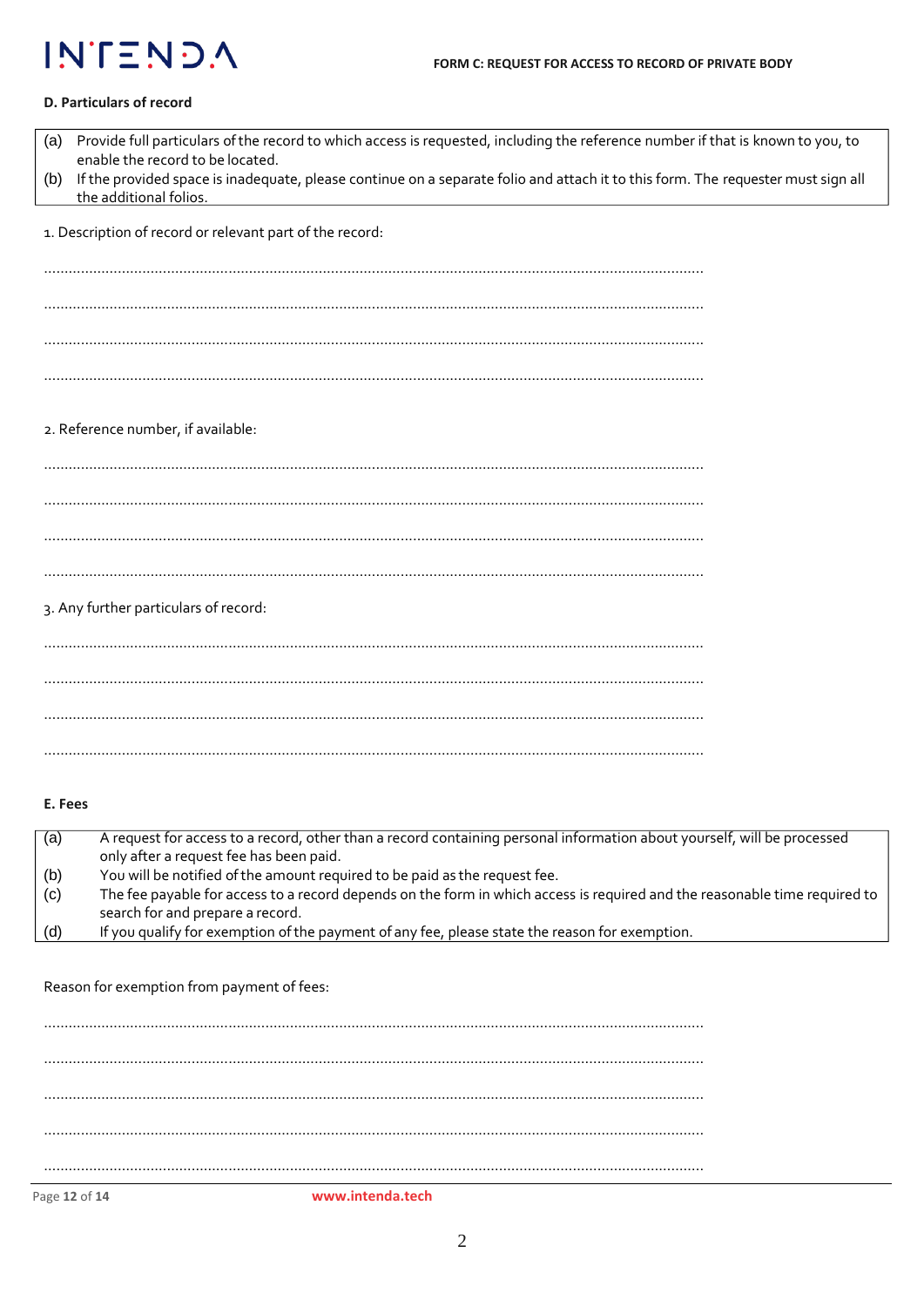

#### **F. Form of access to record**

If you are prevented by a disability to read, view or listen to the record in the form of access provided for in 1 to 4 below, state your disability and indicate in which form the record is required.

Disability: Disability:  $\blacksquare$ 

Mark the appropriate box with an **X**.

NOTES:

- (a) Compliance with your request for access in the specified form may depend on the form in which the record is available.
- (b) Access in the form requested may be refused in certain circumstances. In such a case you will be informedif access will be granted in another form. (c) The fee payable for access to the record, if any, will be determined partly by theform in which access is requested.

|           | 1. If the record is in written or printed form:                                |                                                                                          |                                                                                                                                    |
|-----------|--------------------------------------------------------------------------------|------------------------------------------------------------------------------------------|------------------------------------------------------------------------------------------------------------------------------------|
|           | copy of record*                                                                | inspection of record                                                                     |                                                                                                                                    |
|           |                                                                                |                                                                                          | 2. If record consists of visual images -(this includes photographs, slides, video recordings, computer-generated images, sketches, |
|           |                                                                                |                                                                                          |                                                                                                                                    |
| $etc.$ ): |                                                                                |                                                                                          |                                                                                                                                    |
|           | view the images                                                                | copy of the images*                                                                      | transcription of the<br>images*                                                                                                    |
|           |                                                                                | 3. If record consists of recorded words or information which can be reproduced in sound: |                                                                                                                                    |
|           | listen to the soundtrack                                                       | transcription of soundtrack*                                                             |                                                                                                                                    |
|           | (audio cassette)                                                               | (written or printed document)                                                            |                                                                                                                                    |
|           | 4. If record is held on computer or in an electronic or machine-readable form: |                                                                                          |                                                                                                                                    |
|           | printed copy of record*                                                        | printed copy of information                                                              | copy in computer                                                                                                                   |
|           |                                                                                | derived from the record*                                                                 | readable form*                                                                                                                     |
|           |                                                                                |                                                                                          | (removeable media)                                                                                                                 |

| *If you requested a copy or transcription of a record (above), do you wish the copy or | <b>YES</b> | NO |
|----------------------------------------------------------------------------------------|------------|----|
| transcription to be posted to you? Postage is payable.                                 |            |    |
|                                                                                        |            |    |

#### **G. Particulars of right to be exercised or protected**

If the provided space is inadequate, please continue on a separate folio and attach it to this form.

**The requester must sign all the additional folios.**

1. Indicate which right is to be exercised or protected:

……………………………………………………………………………………………………………………………………………..

……………………………………………………………………………………………………………………………………………..

……………………………………………………………………………………………………………………………………………..

2. Explain why the record requested is required for the exercise or protection of the aforementioned right:

……………………………………………………………………………………………………………………………………………..

……………………………………………………………………………………………………………………………………………..

Page **13** of **14 www.intenda.tech** ………………………………………………………[……………………………](http://www.intenda.tech/)………………………………………………………..